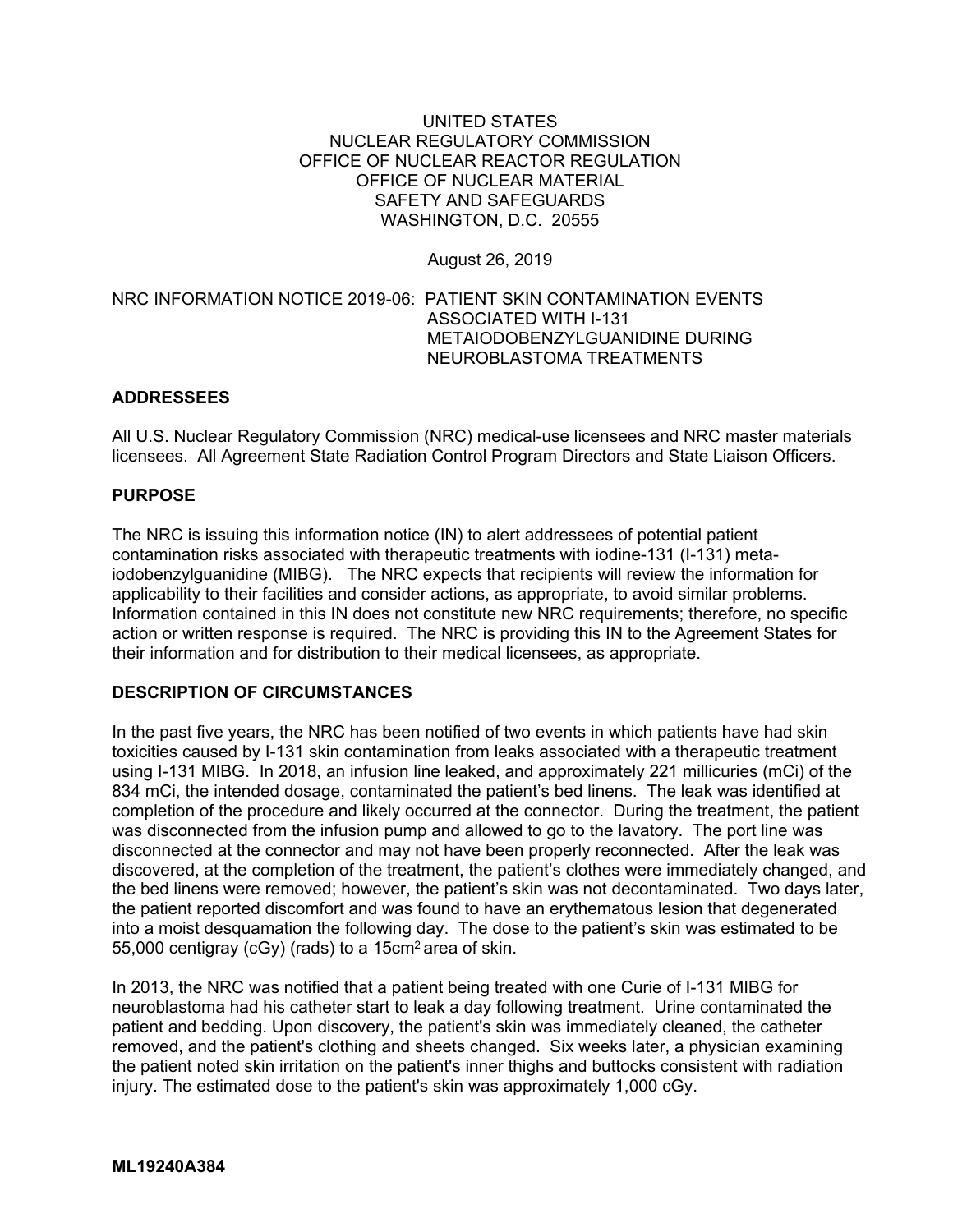## **DISCUSSION**

These medical events show the importance of the development and implementation of effective practices and procedures to prevent leaks and spills from causing significant patient skin contamination. Identification of significant contamination on the skin is challenging with this therapy because the patient becomes a significant source of gamma radiation that interferes with standard contamination surveys and monitoring techniques. In addition, low level I-131 contamination of patient, clothing, and bed linens is expected from the patient's perspiration, saliva, or other bodily fluids. Therefore, licensees should have procedures for the identification and decontamination of skin contamination from leaks or spills to minimize exposure to the patient's skin in order to prevent risk of adverse effects should a leak or spill event occur.

Potential actions licensees may take to minimize the risk of skin contamination and unintended skin dose to the patient include:

- (1) Use absorbent pads with a membrane under the port line, tube, and infusion pump line, if they pass over the patient or the patient's bed. In the event of a leak in the delivery system, the absorbent pads will absorb and reduce the quantity of material that may contaminate the patient and facilitate clean-up.
- (2) After the treatment is completed, remove the patients clothing and bedding to a low background area and survey them to assure that they are not contaminated above expected values. Significantly contaminated clothing and bedding indicates that the patient may have been contaminated from a leak or spill, and that decontamination procedures should be implemented.
- (3) Develop processes and procedures to minimize interruptions during the infusion process to reduce the probability that the port line will need to be disconnected. Consider development of a procedure to address patient fluid management prior to and during infusion. A catheter may be employed, and the use of absorbent pads with the catheter line would be prudent, as a precaution for line leakage.
- (4) Patient-specific decontamination procedures and radiation safety incident response procedures should be developed. I-131 MIBG exhibits an affinity for bonding to the skin; thus, a shower with mild soap may not prove overly effective for decontamination. Any decontamination practices and procedures developed should consider the overall health and age of the patient.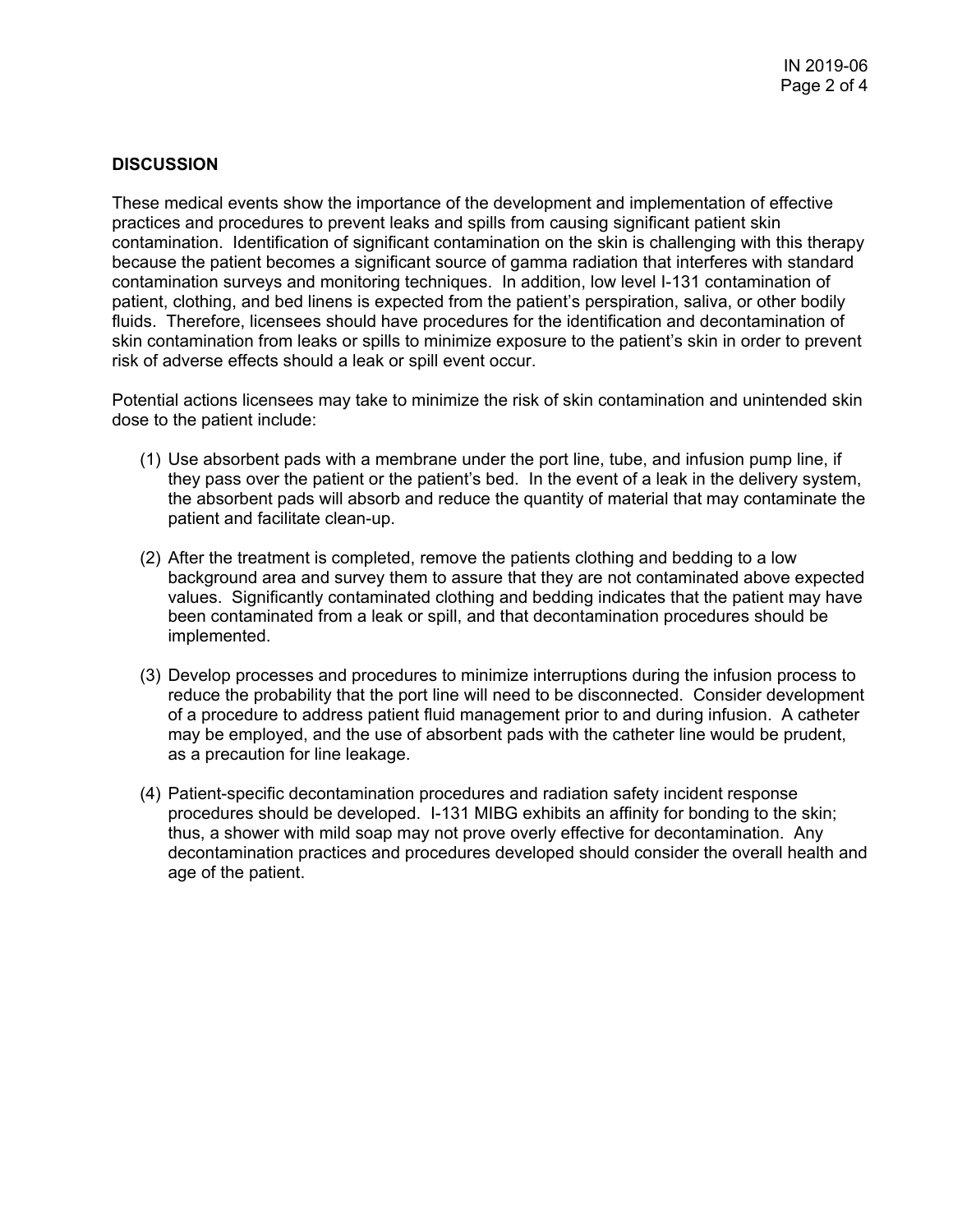# **CONTACT**

This information notice requires no specific action or written response. Please direct any questions about this matter to a technical contact listed below or the appropriate regional office.

**/RA/ /RA/**  Christopher G. Miller, Director **Andrea L. Kock, Director**  Support State, and Tribal Programs Office of Nuclear Reactor Regulation Office of Nuclear Material Safety

Division of Inspection and Regional Division of Materials Safety, Security, and Safeguards

Technical Contacts: Katie Tapp, Katherine.Tapp@nrc.gov

Note: NRC generic communications may be found on the NRC public Web site, http://www.nrc.gov, under NRC Library/Document Collections.